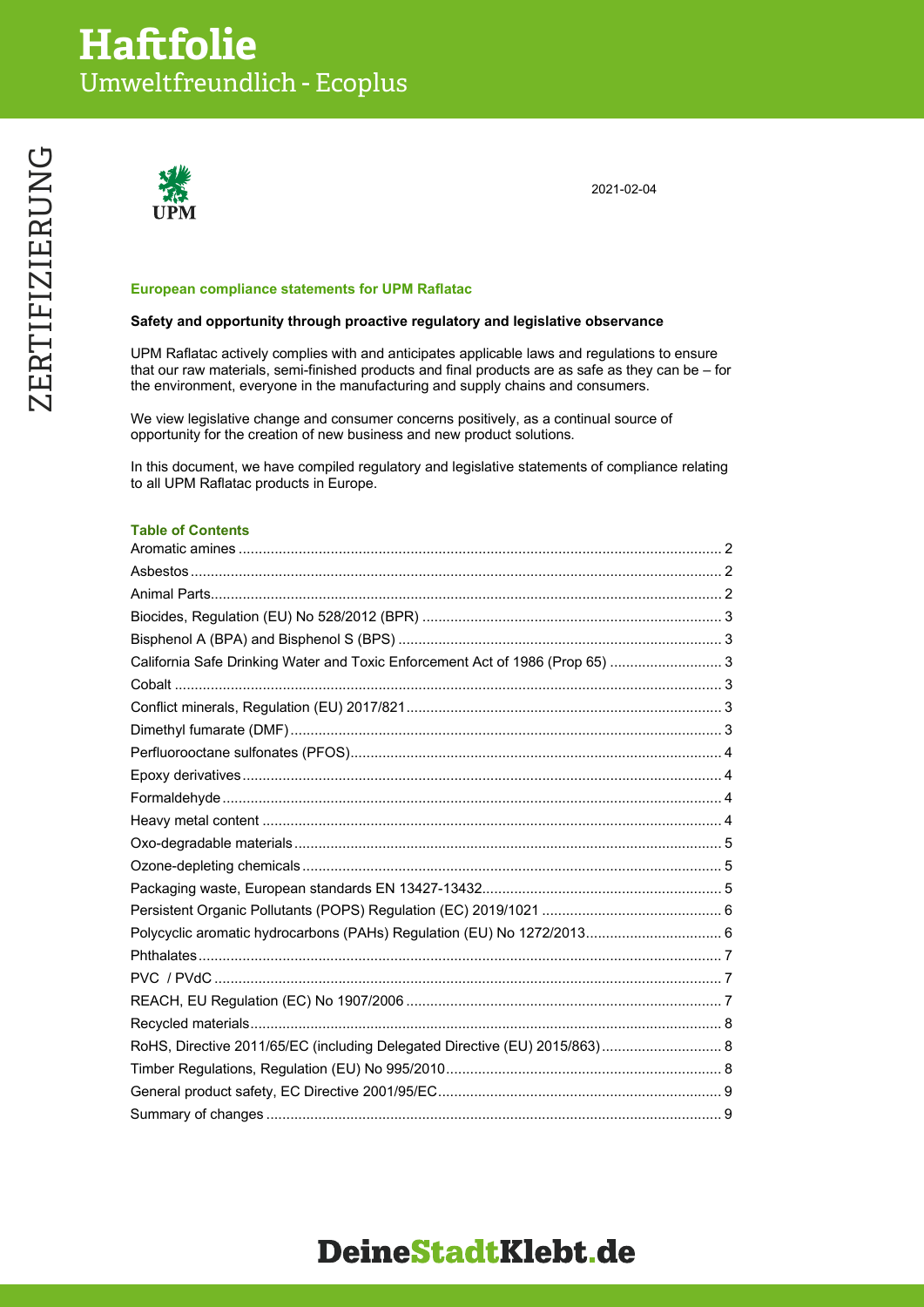

2021-02-04

#### **European compliance statements for UPM Raflatac**

#### Allergens

UPM Raflatac does not add the following food allergens as listed in Annex II of Regulation (EU) No 1169/2011 article 9:

- 1. Cereals containing gluten and the second term of 8. Nuts<br>2. Crustaceans 2. Selery
- 2. Crustaceans<br>3. Eggs
- 
- 
- 
- 
- 
- 10. Mustard 4. Fish 11. Sesame seeds 5. Peanuts 12. Sulphur dioxide and sulphites 6. Soybeans 13. Lupin 7. Milk 2001 2002 14. Molluscs

Please note that Regulation (EU) No 1169/2011 is explicitly for food and ingredients in food and is not concerning food packaging material.

This information is provided based on our knowledge of label stock raw materials and processing, review of material safety data sheets, and limited supplier surveys. Please note that we have not tested our products to confirm the presence or absence of these substances.

UPM Raflatac manufacture self-adhesive label stock for use by label converters, the laminate is designed to be used only for labelling products and is not intended for consumption.

#### **Aromatic amines**

Aromatic amines are not used in the manufacture or formulation of UPM Raflatac products.

#### **Asbestos**

Asbestos is not used in the manufacture or formulation of UPM Raflatac products.

#### **Animal Parts**

Animal parts are not used by UPM Raflatac as additives, in the self-adhesive laminates and associated products which we manufacture.

Further up the supply chain some products may contain one or more additive(s)/substance(s) synthesized from animal extracts for example the hydrolysis of animal fats (tallow) into fatty acids.

Please note that the animal sourced raw materials typically have been chemically altered from their original structure and have undergone significant chemical processing and are therefore considered synthetic.

Our supply chain has also confirmed that all ingoing components which may be based on tallow are in strict compliance with the requirements of Regulation (EC) 1069/2009 and its amendments regulating the use of material presenting risks as regards Transmissible Spongiform Encephalopathies (TSE).

**DeineStadtKlebt.de** 

# ZERTIFIZIERUNG ZERTIFIZIERUNG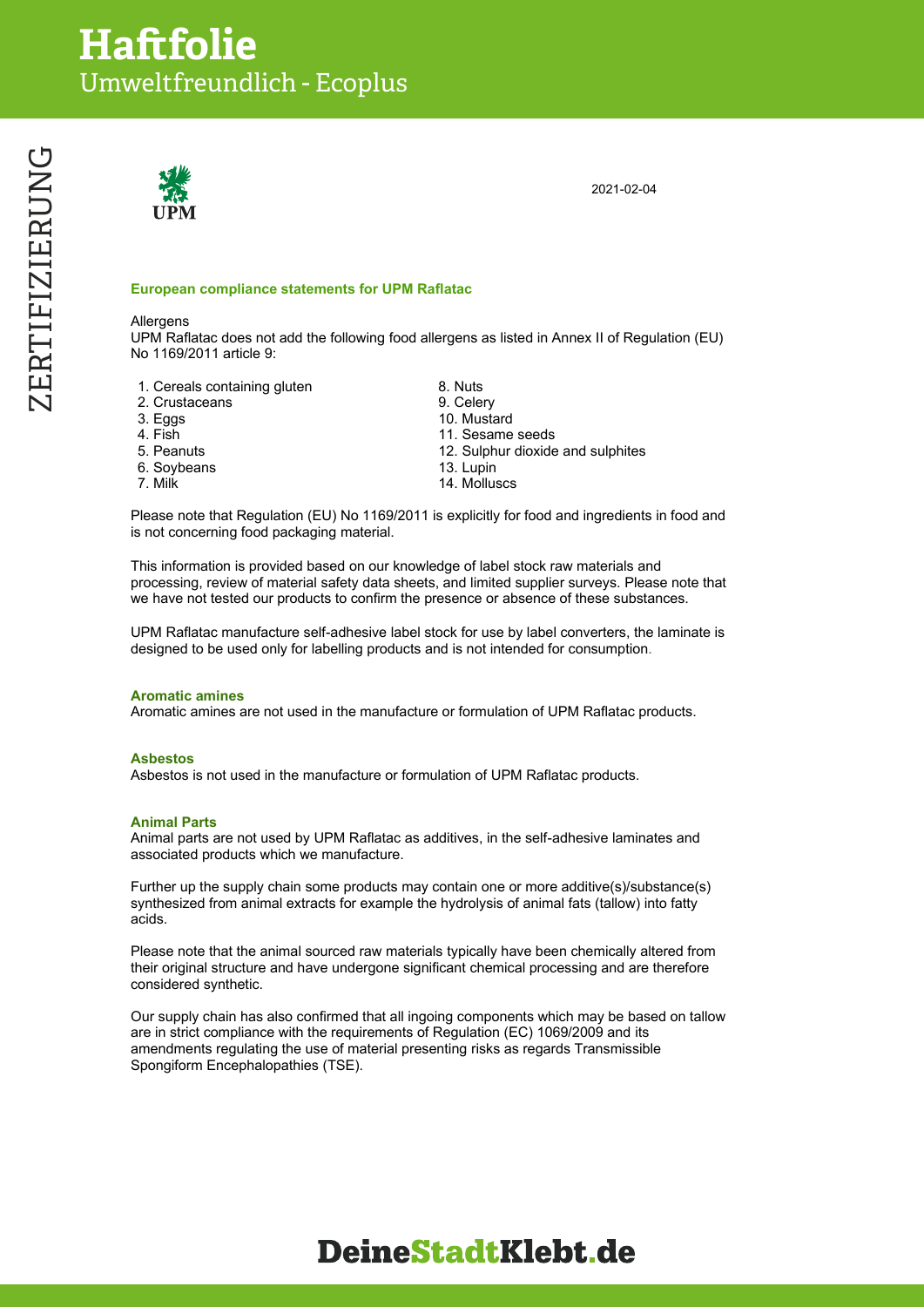

2021-02-04

#### **European compliance statements for UPM Raflatac**

#### **Biocides, Regulation (EU) No 528/2012 (BPR)**

The Biocidal Products Regulation (EU) No 528/2012 (BPR) covers both the biocidal products themselves and the treating of the final article to be placed on the EU market with the intention to still have a biocidal function or property. According to the BPR a "*treated article*" is an article that is "*treated with, or intentionally incorporates, a biocidal product*".

UPM Raflatac's role and that of the supply chain is to ensure that the active substance supplier (or the product/substance importer) is included in the list referred to in Article 95 of the BPR.

Small amounts of anti-microbial additives may be mixed into some of the raw materials by UPM Raflatac and other label stock component suppliers further up the supply chain to prevent microbial growth during storage or processing. The biocides are only a residue from the production phase and are not intended to still have a biocidal function or property in the finished goods (self-adhesive laminate). Therefore, self-adhesive laminates are not classed as "treated articles" and the provisions in the BPR concerning the final article do not apply to self-adhesive laminate.

#### **Bisphenol A (BPA) and Bisphenol S (BPS)**

UPM Raflatac does not use Bisphenol A and Bisphenol S in the manufacture of self-adhesive label-stock and associated products either as a raw material or as an additive. Please note that some direct thermal faces and thermal boards may contain Bisphenol S.

#### **California Safe Drinking Water and Toxic Enforcement Act of 1986 (Prop 65)**

The California Safe Drinking Water and Toxic Enforcement Act of 1986, otherwise known as Prop 65, is a risk-based regulation that requires a consumer warning for the potential exposure to a listed substance in the state of California. UPM Raflatac's self-adhesive labels are semifinished products that are typically used as a component of a packaging system. Generally, UPM Raflatac does not suspect exposures to Prop 65 substances at levels requiring a warning from reasonably anticipated end uses of the products. UPM Raflatac's Prop 65 risk assessments are product specific, and as such, are addressed on a case-by-case basis. Please contact your customer service representative if you require a product specific statement.

#### **Cobalt**

UPM Raflatac does not intentionally add cobalt in the manufacture of self-adhesive label-stock and associated products either as a raw material or as an additive and as such, has no reason to suspect it to be present in our products other than trace amounts that are ubiquitous in nature.

#### **Conflict minerals, Regulation (EU) 2017/821**

UPM Raflatac does not intentionally add any tantalum, tin, tungsten or gold from suppliers who use ores sources from the Democratic Republic of Congo or adjoining conflict-affected or highrisk areas, in our manufacturing process. This information provided is based on our knowledge of label stock raw materials and processing, review of material safety data sheets, and supplier surveys.

#### **Dimethyl fumarate (DMF)**

UPM Raflatac does not use dimethyl fumarate, DMF (CAS No 624-49-7) in the manufacture of the self-adhesive laminates and associated products either as a raw material or as an additive.

# ZERTIFIZIERUNG ZERTIFIZIERUNG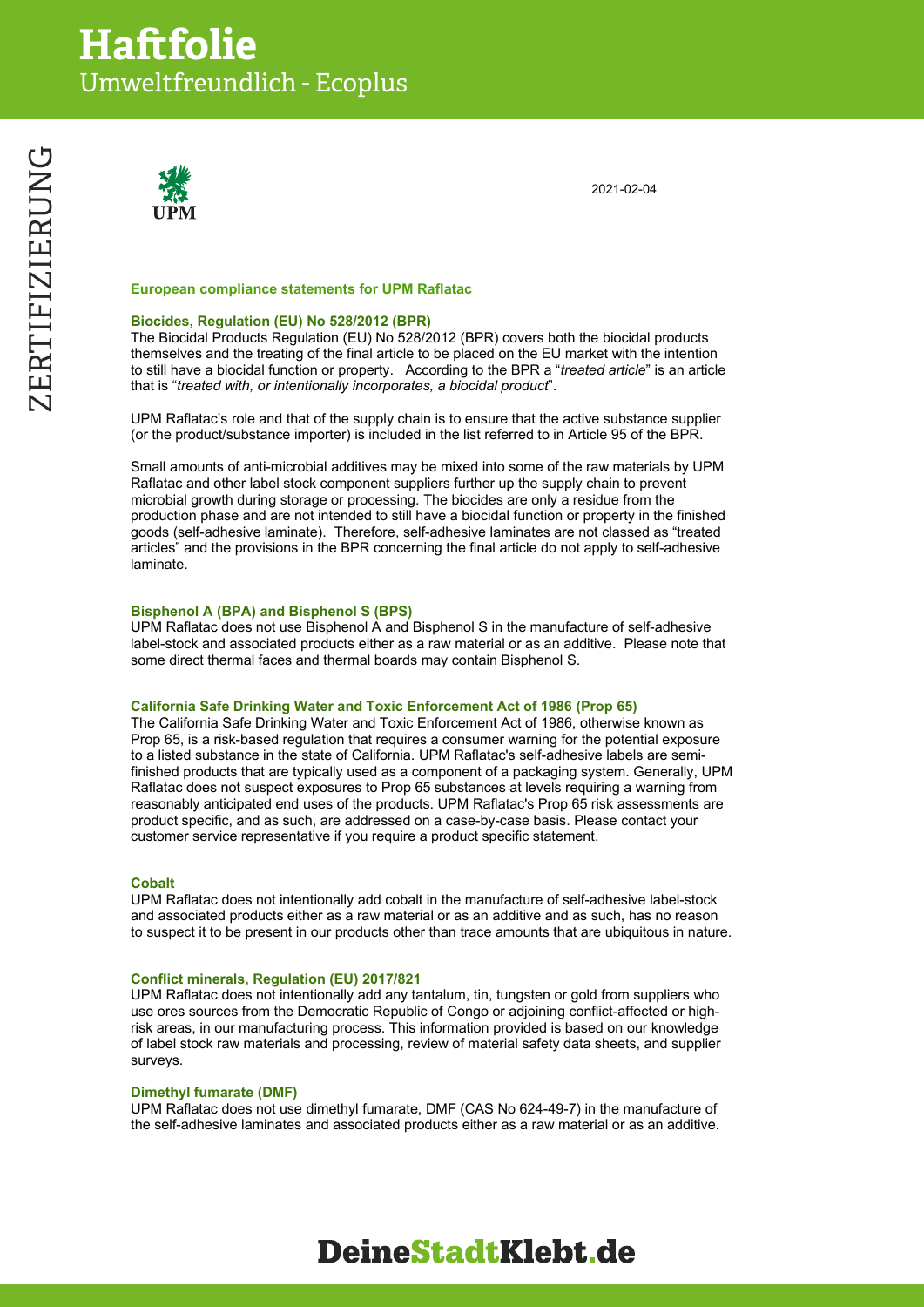

2021-02-04

#### **European compliance statements for UPM Raflatac**

#### **Perfluorooctane sulfonates (PFOS)**

Perfluoroalkyl compounds, including perfluoroalkyl sulfonates such as perfluorooctane sulfonate (PFOS), fluorotelomers, telomere-based polymeric substances and perfluorooctanoic acid (PFOA) are not used or added by UPM Raflatac's raw material suppliers or by UPM Raflatac in the manufacture of self-adhesive laminate and associated products.

#### **Epoxy derivatives**

EU Regulation (EC) No 1895/2005 on the restriction of use of certain epoxy derivatives in materials and articles intended to come into contact with food is not applicable to UPM Raflatac self-adhesive laminates and associated products. The regulation deals with coatings mainly in cans and metal closures, with restrictions for:

2,2-bis (4-hydroxyphenyl) propane bis (2, 3-epoxypropyl) ether, BADGE (CAS No 001675-54-3), and some of its derivatives;

Bis (hydroxyphenyl) methane bis (2, 3-epoxypropyl) ethers, BFDGE (CAS No 039817-09-9), other novolac glycidyl ethers, NOGE.

#### **Formaldehyde**

Formaldehyde is not intentionally used as a raw material in the manufacture of self-adhesive laminate and associated products by UPM Raflatac or by our raw material suppliers.

#### **Heavy metal content**

European Commission Directive 94/62/EC and Coalition of North-eastern Governors' (CONEG, US) both require no intentional addition of lead, cadmium, mercury or hexavalent chromium to packaging or packaging components. Furthermore, the sum concentration of these metals due to incidental introduction into packaging or packaging components must not exceed 100 parts per million (ppm).

Third-party laboratory analysis of various UPM Raflatac label stock products representative of its product range indicates the sum concentration of these metals is less than 100 ppm.

Typical concentrations found in UPM Raflatac products are:

- Lead less than 2 ppm
- Cadmium less than 2 ppm
- Mercury less than 2 ppm
- Hexavalent chromium less than 2 ppm

UPM Raflatac does not intentionally add lead, cadmium, mercury or hexavalent chromium to self-adhesive laminates and associated products. Based on our knowledge of label-stock processing, raw materials, review of available safety data sheets, supplier survey information and representative analysis, we have no reason to suspect any UPM Raflatac products contains a sum concentration of these heavy metals greater than 100 ppm.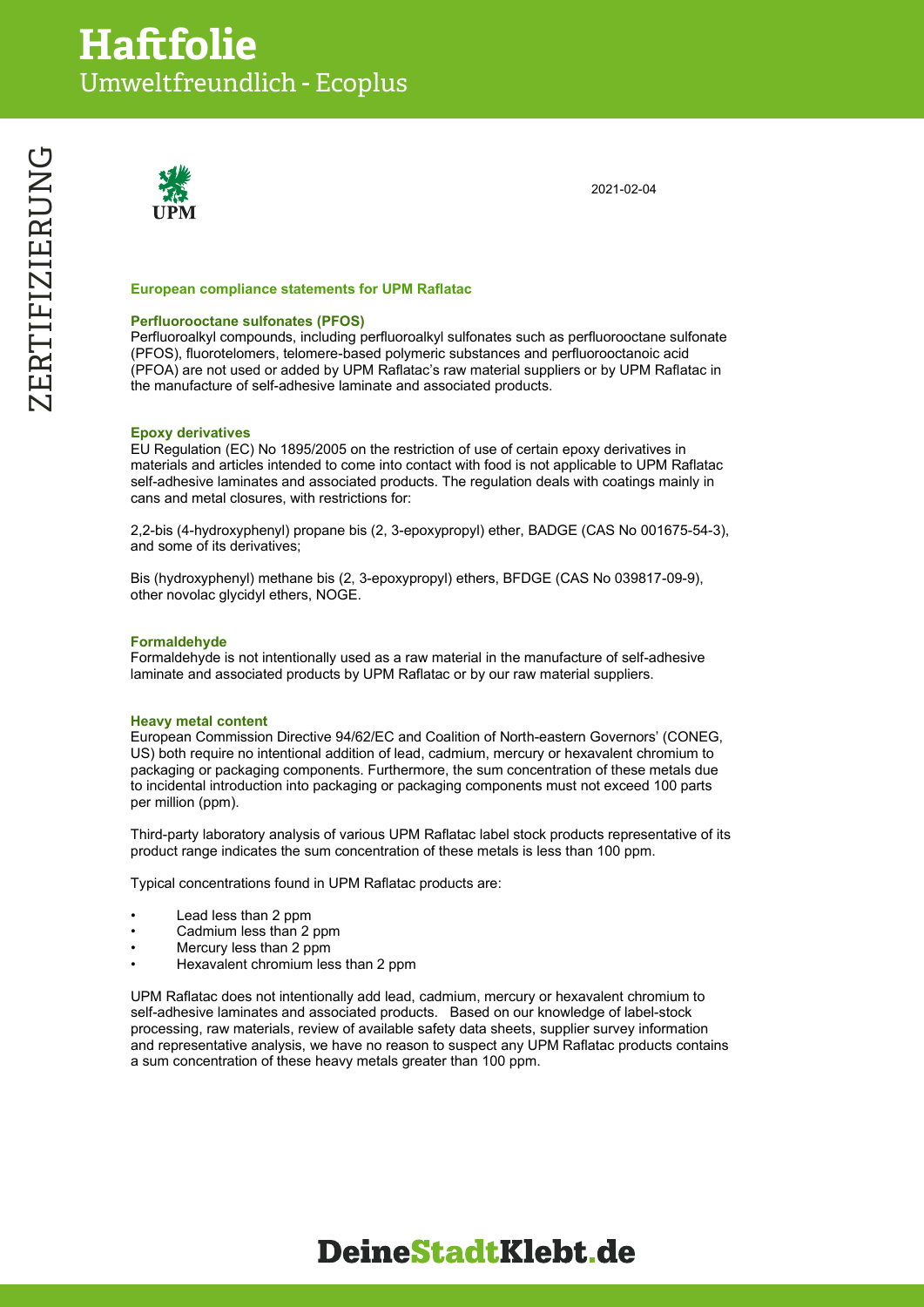

2021-02-04

#### **European compliance statements for UPM Raflatac**

#### **Oxo-degradable materials**

The Directive (EU) 2019/904 of 5 June 2019 known as the Single-Use Plastics Directive (SUPD) includes the prohibiting of oxo-degradable plastics being placed on the market (Article 5). This directive must be translated into national legislation on this topic by July 2021.

UPM Raflatac does not intentionally add any oxo-degradable additives to its products and has no reason to suspect these substances are present in our products. This information is based on knowledge of label stock processing and raw materials, review of available safety data sheets, and statements from component suppliers for our products. Please note that no laboratory analysis has been performed to confirm the absence or presence of any of these substances.

#### **Ozone-depleting chemicals**

UPM Raflatac does not add the ozone-depleting substances listed below in the manufacturing processes of any of our factories. Thereby, all products we supply are free of the substances listed. Should any of these substances exist as traces in our raw materials or are generated during the manufacturing process, their content is negligible.

1,1,1-trichloroethane CAS No 71-55-6 Bromochloromethane CAS No 74-97-5 Carbon tetrachloride CAS No 56-23-5 CFCs Halons HBFCs<br>HCFCs HCFCs Methyl

Methyl bromide CAS No 74-83-9

#### **Packaging waste, European standards EN 13427-13432**

These European Norms are designed to provide compliance with various aspects of Directive 94/62/EC on Packaging and Packaging waste.

#### **EN 13427 Packaging – Requirements for the use of European Standards in the field of packaging and packaging waste.**

This European standard provides the requirements and procedures for applying the EN13428 - 13432 packaging standards.

#### **EN13428 Packaging – Requirements specific to manufacture and composition – Prevention by source reduction**

UPM Raflatac is continually developing products to help minimize packaging by reducing the grammage of materials. However, this is only possible, provided that these materials' required technical properties are maintained.

Concerning Annex C for the assessment of dangerous substances, self-adhesive laminate does not contain substances dangerous to the environment, and if any are present these would be trace amounts and their content negligible. Therefore, the minimization of dangerous substances is not applicable to our products.

#### **EN13429 Packaging – Reuse**

UPM Raflatac manufactures self-adhesive laminate for use as labels; it is not designed for reuse as labels.

#### **EN13430 Packaging – Requirements for packaging recoverable by material recycling**

A label usually becomes an integral part of the product to which it is applied. It is therefore important that both the packaging design and choice of label take into account the use of

# ZERTIFIZIERUNG ZERTIFIZIERUNG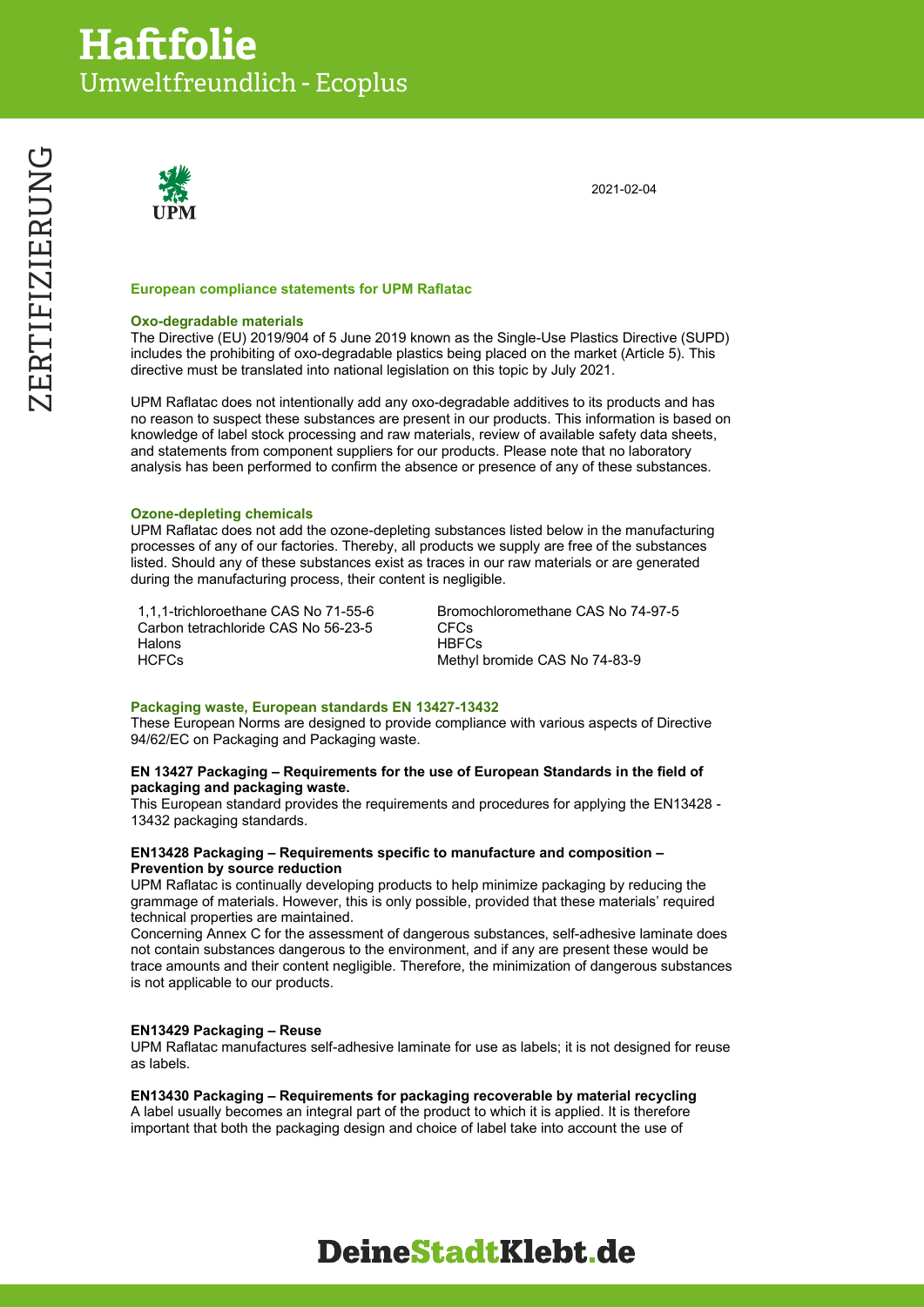

2021-02-04

#### **European compliance statements for UPM Raflatac**

compatible materials for recycling. For specific guidance on labeling packaging and packaging recyclability, please get in touch with your UPM Raflatac contact.

#### **EN13431 Packaging – Requirements for packaging recoverable in the form of energy recovery**

Self-adhesive laminates can be used as an alternative source of fuel in conjunction with energy recovery. UPM Raflatac self-adhesive laminates provide an excellent source of fuel – they have very low levels of heavy metals and have a calorific value in the region of 20MJ/kg with an ash content of approximately 5%.

#### **EN13432 Packaging – Requirements for packaging recoverable through composting and biodegradation – Test scheme and evaluation criteria for the final acceptance of packaging**

The adhesives used by UPM Raflatac for self-adhesive applications have not been tested in accordance to EN13432 for composting and biodegradation. Further information regarding composting and biodegradation is available on request.

#### **Persistent Organic Pollutants (POPS) Regulation (EC) 2019/1021**

UPM Raflatac does not intentionally add any of these substances in Part A of Annex I of Regulation (EC) 2019/1021 (including the amendment to Annex I in Delegated Regulation (EU) 2020/1204) listed below in the manufacturing processes of any of our factories. Thereby all products we supply are free of these substances listed. Should any of these substances exist as traces in our raw materials or are generated during the manufacturing process, their content is negligible.

| Tetrabromodiphenyl ether          | <b>Dieldrin</b>    | Mirex                        |
|-----------------------------------|--------------------|------------------------------|
| Pentabromodiphenyl ether          | Endrin             | Toxaphene                    |
| Hexabromodiphenyl ether           | Heptachlor         | Hexabromobiphenyl            |
| Heptabromodiphenyl ether          | Endosulfan         | Hexabromocyclododecane       |
| decaBDE                           | Hexachlorobenzene  | Hexachlorobutadiene          |
| <b>PFOS &amp; its derivatives</b> | Chlordecone        | PCP & its salts & esters     |
| DDT                               | Aldrin             | Polychlorinated naphthalenes |
| Chlordane                         | Pentachlorobenzene | <b>SCCPs</b>                 |
| Hexachlorocyclohexanes,           | <b>PCB</b>         | PFOA. its salts              |
| including lindane                 | Dicofol            | PFOA-related compounds       |

This information is based upon our knowledge of label-stock processing and raw materials, review of material safety data sheets, and supplier surveys. Please note we have not performed any laboratory analysis to confirm the absence or presence of any of the substances listed above.

#### **Polycyclic aromatic hydrocarbons (PAHs) Regulation (EU) No 1272/2013**

UPM Raflatac products are not designed or intended for direct as well as prolonged or for shortterm repetitive contact with the human skin or the oral cavity under normal or reasonably foreseeable conditions of use. Therefore, our products do not come under the scope of the Regulation (EU) No 1272/2013.

None of the eight listed polycyclic aromatic hydrocarbons (PAHs): Benzo[a]pyrene,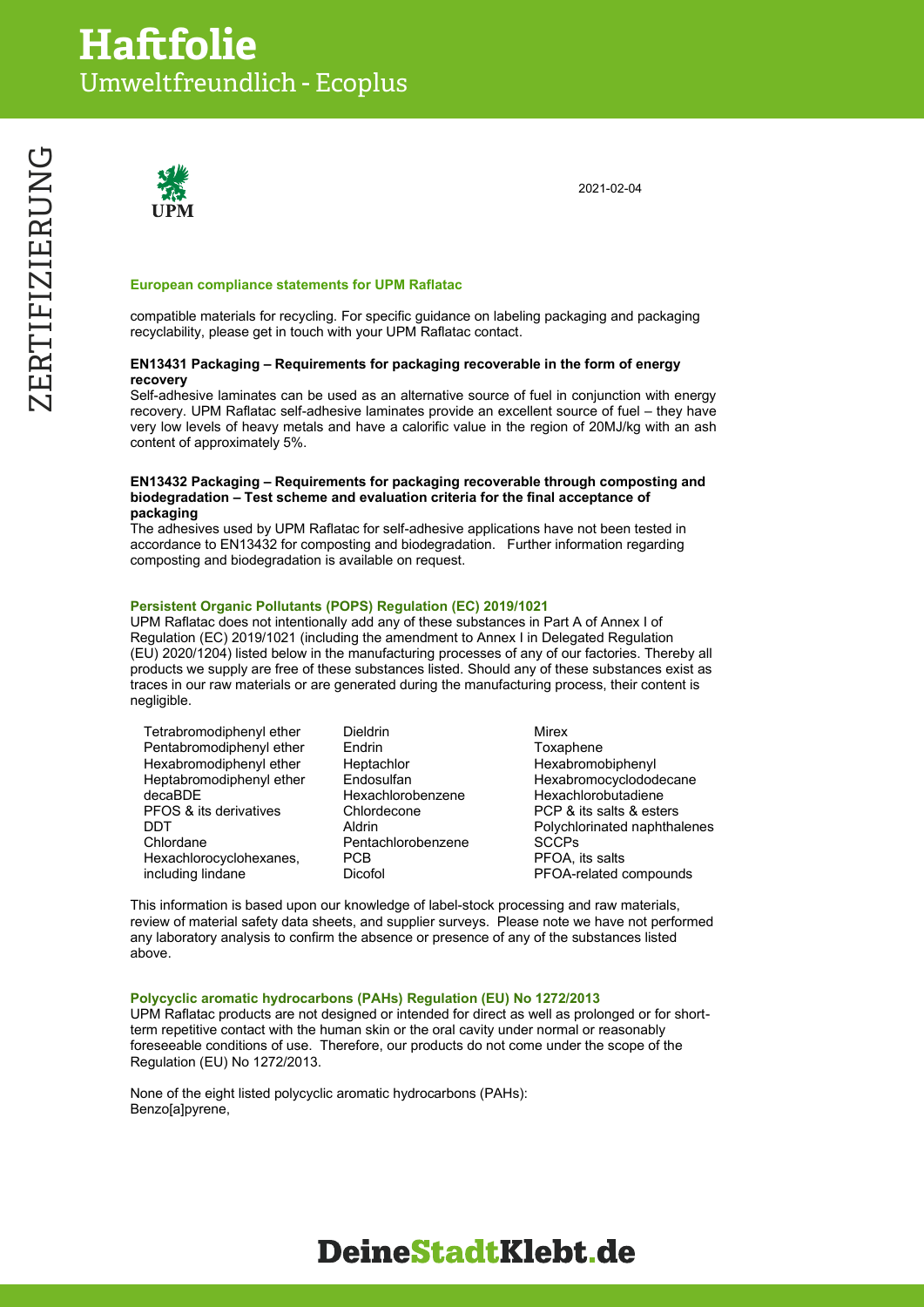

2021-02-04

#### **European compliance statements for UPM Raflatac**

Benzo[e]pyrene, Benzo[a]anthracene, Chrysen, Benzo[b]fluoranthene, Benzo[j]fluoranthene, Benzo[k]fluoranthene and Dibenzo[a,h]anthracene,

are used in UPM Raflatac's manufacture of self-adhesive label-stock and associated products either as an additive or as a raw material. Based on information from our raw material suppliers we have no reason to suspect that any UPM Raflatac products contain PAHs listed in the regulation above the limits**.**

#### **Phthalates**

Based on information from our raw material suppliers we can confirm that the self-adhesive laminates and associated products complies with the phthalates as listed in Regulation (EC) No 552/2009 (amending REACH Regulation (EC) No 1907/2006 regarding Annex XVII) for use in toys and childcare products and with the US Consumer Product Safety Improvement Act, Section 108, which has the same substances and limits:

| Bis (2-ethylhexyl) phthalate | (DEHP) | CAS No 117-81-7                  |
|------------------------------|--------|----------------------------------|
| Dibutyl phthalate            | (DBP)  | CAS No 84-74-2                   |
| Benzyl butyl phthalate       | (BBP)  | CAS No 85-68-7                   |
| Di-'isononyl' phthalate      | (DINP) | CAS No 28553-12-0 and 68515-48-0 |
| Di-'isodecyl' phthalate      | (DIDP) | CAS No 26761-40-0 and 68515-49-1 |
| Di-n-octyl phthalate         | (DNOP) | CAS No 117-84-0                  |

#### **PVC / PVdC**

Halogenated organic compounds such as Polyvinyl chloride (PVC) and Polyvinylidene chloride (PVdC) are not used by UPM Raflatac's European factories in the manufacture of standard selfadhesive laminate roll stock and associated products, nor are they used or added by any of our raw material suppliers.

The exceptions are particular specialist products that use PVC as a label face material or filmic products coated with PVdC. These products are clearly identified in either the product name and/or as stated on the relevant technical information sheets.

#### **REACH, EU Regulation (EC) No 1907/2006**

UPM Raflatac self-adhesive laminates and associated products conform to the regulations in REACH. Self-adhesive laminates are classed as "articles" under REACH.

UPM Raflatac continues to meet the requirements for notification regarding substances of very high concern (SVHC) under Article 7 in REACH legislation, should any SVHC be present in concentrations greater than 0,1% (w/w) The "Candidate List of Substances" was last updated on 2021-01-19.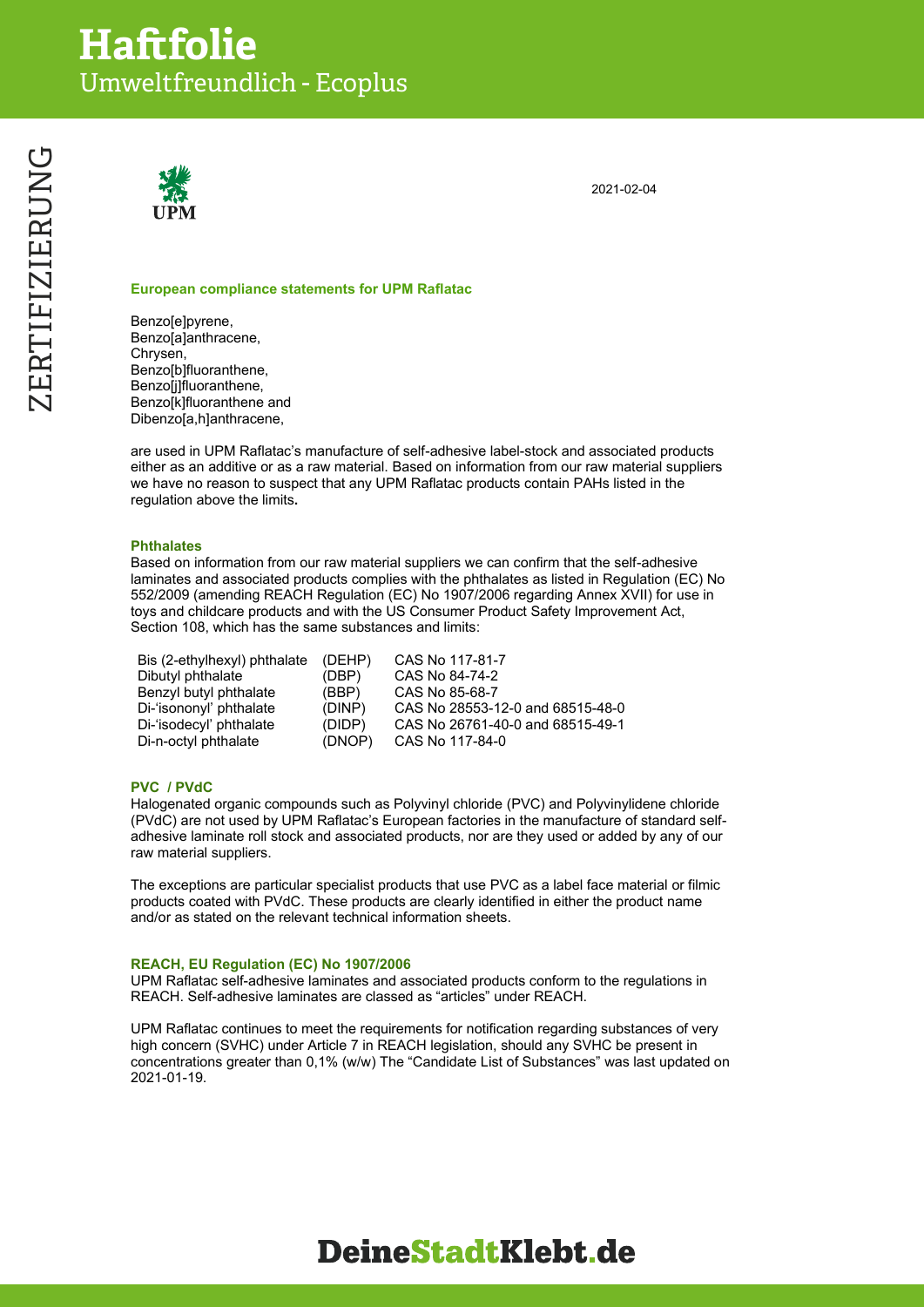

2021-02-04

#### **European compliance statements for UPM Raflatac**

UPM Raflatac does not intentionally add any substances included on the REACH Annex XVII "List of Restrictions" to self-adhesive laminates and associated products and we have no reason to suspect any of these substances are present in the product above allowable regulatory levels.

#### **Recycled materials**

The recycled content of the material for standard products is 0%. They are made from virgin material/fibres with the exception of particular products which are clearly identified on the relevant technical information sheets.

#### **RoHS, Directive 2011/65/EC (including Delegated Directive (EU) 2015/863)**

The Directive 2011/65/EU (known as RoHS2) of 8 June 2011 and Commission Delegated Directive (EU) 2015/863 (RoHS3) of 31 March 2015 amending Annex II to Directive 2011/65/EU established maximum concentration values for 10 restricted substances in electrical and electronic equipment (EEE) placed on the market in EU member states. RoHS restricted substances and their maximum allowable concentration values by weight in homogeneous materials include:

- Lead  $(0.1 %)$
- Mercury  $(0.1 %$
- Cadmium (0.01 %)
- Hexavalent chromium (0.1 %)
- Polybrominated biphenyls (PBB) (0.1 %)
- Polybrominated diphenyl ethers (PBDE) (0.1%)
- Bis(2-ethylhexyl) phthalate (DEHP) (0.1%)
- Benzylbutyl phthalate (BBP) (0.1%)
- Dibutyl phthalate (DBP) (0.1%)
- Diisobutyl phthalate (DIBP) (0.1%)

UPM Raflatac does not intentionally use the RoHS restricted substances and has no reason to suspect that these substances are present in our self-adhesive label stock at levels above the allowable concentrations. This statement is made based on information from our raw material suppliers and our knowledge of label-stock raw materials and processing.

UPM Raflatac has not conducted laboratory analysis to determine the presence or absence of RoHS regulated substances in our products.

#### **Timber Regulations, Regulation (EU) No 995/2010**

UPM Raflatac meets the compliance obligations of EU Timber Regulations.

The Regulation is designed to combat the trade in and harvesting of illegal timber and bans companies from placing illegally harvested timber or timber products on the market.

In the regulation, companies that first place timber or timber products on the European market are referred to as "operators". Companies that buy or sell timber or timber products already placed on the EU market are referred to as "traders".

UPM Raflatac acknowledges its role as a "trader" and an "operator" within the EU Timber Regulation and has taken all appropriate actions to comply with its requirements. "Traders" are required to keep basic traceability information, indicating from whom they purchase and to whom they sell their products. As an operator UPM Raflatac has a Due Diligence System (DDS) in